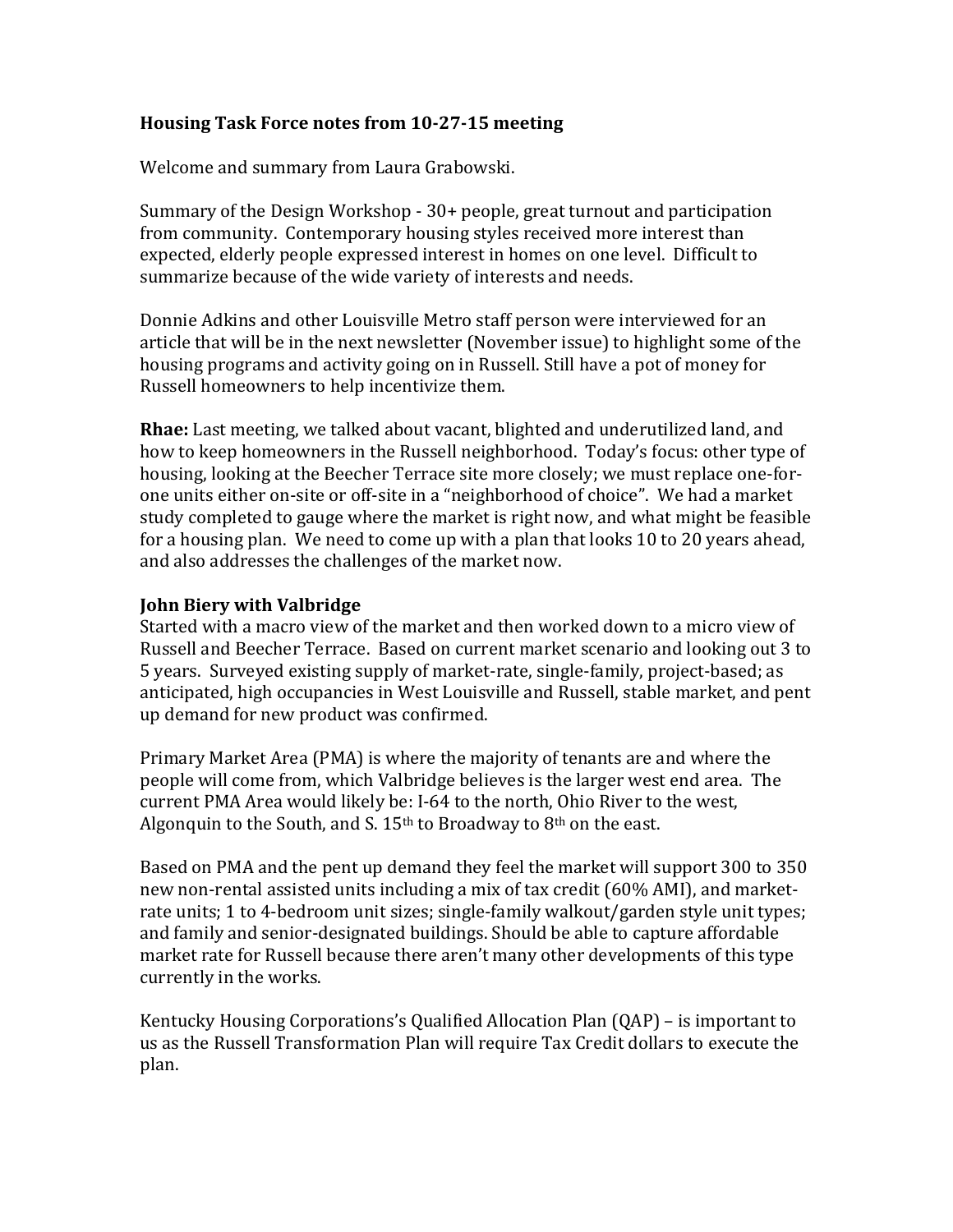Liberty Green was similar in being difficult in forecast what would happen 15 years out, but we have seen the private sector moving in to develop and other positive occurrences in the neighborhood. We anticipate the private sector will again follow public investment in Russell.

Positives aspects to the neighborhood's market: upper demand from Portland & Central Business District (CBD)  $\sim$ 1000 market rate units being developed or proposed within a 2.5 mile radius, influx will start in 18 to 24 months and be completed in a couple years. New units coming in those areas will have both a good and bad influence. Rents are higher in the CBD – over a \$1.25 higher per square foot; however, there is no new affordable market rate housing market proposed for the CBD – Sheppard Square & Liberty Green will help fill this need. Extension to Waterfront Park and River Road will make Russell a true gateway to the CBD and west end. LMHA has a successful history of similar and recent redevelopment efforts at Park DuValle, Liberty Green and Sheppard Square. Over-the-Rhine (Cincinnati) had similarities to Russell – and has had a positive outcome.

Negatives: The number of vacated and/or abandoned/dilapidated single-family homes, and vacant lots. Also minimal (but not declining,  $\sim$ 11 units/yr.) household growth over the next five years.

Other aspects of findings: 60% (affordable) and 80% (market rate) are the definitions they are using. They are seeing most of the current market rate tenants around 80%, with income band of \$25K to \$68K. Finding exclude public housing units - non-subsidized units only; looking at mix of rental single -family and apartment homes – fairly well spread. Seniors highest growth area – 24 persons per year.

Question: Will Liberty Green (LG) pull demand from Russell? There may be overlap but LG will be done before starting Russell and has a different geographically defined PMA. Most of the demand from Russell is in existing housing.

Valbridge has only briefly touched on Homeownership and is still working on the analysis. Initial findings show that demand supports up to 50 SF homes in the market currently (including the 29 planned at the Cedar St. development). This includes a combination of new construction and redevelopment. Cedar St already has 10 households involved in the purchase process (3 households ready to buy, 7 mortgage-ready) – which is significant in such a short time. Could have singlefamily HO development in price range of \$95K to \$155K – similar to Cedar Street and Sheppard Square. We need to bridge the gap between Cedar St. and Beecher, important corridor.

People are still having difficulty finding the down payments, they need developers and programs that can provide down payment assistance like Habitat.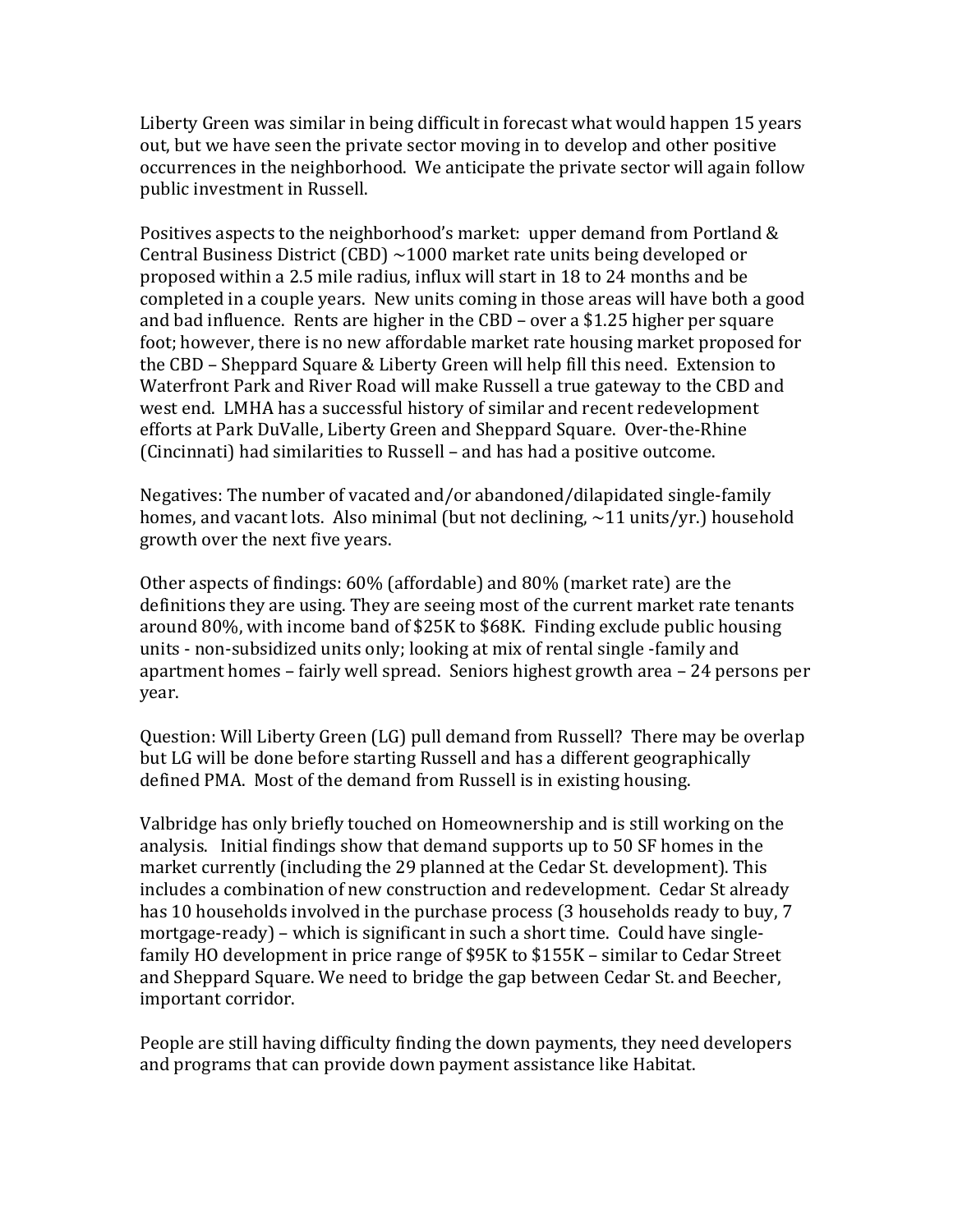In summary, bridging the gap between Russell and CBD, remove  $9<sup>th</sup>$  Street divide to create more of a residential boulevard instead of a transportation boulevard, bridging the gap between Cedar St single-family (SF) redevelopment site and Beecher, fill in vacant lots, and redevelopment of existing SF homes are all strategies that will all help support the market.

Significant demand for rental assisted units in the neighborhood. Certainly could do one-for-one of the Beecher units, pent up demand for non-subsidized rental units, even beyond LG demand.

In-fill lot ideas: Cedar Street, Food Port, Beecher, KCAAH. This will be discussed more at the November mtg.

Discussion: Some LMHA staff have been referring Beecher residents to the Cedar St. HO units. Led to discussion of Section 8 Homeownership, FSS and IDA programs that could help residents purchase homes. In addition, Health and Human Services IDA grant due in early December which can offer a 6:1 match; money can be used for Homeownership, education or entrepreneurship; can apply every 6 months for this grant. Fifth Third Bank is on board to pursue an application, and Jewish Family Community Center could write the grant and would likely be the lead applicant. Question is when to apply? Could we apply for both – back to back? If we want to apply in multiple rounds need to think carefully about demand. Might be good opportunity for a small peel off group; suggested members of the group: Jamesetta, Community Ventures (CVC), Jill, NDHC, Adam Hall, JCC, Sarah G.

Suggestion: Duplex is a good building type (if you can sell them separately) to address new fire codes which now require 10 foot side yards.

**Rhae:** Homeownership emerging strategies should consider existing renters in the neighborhood, especially with the S8, PH residents and the opportunities coming on Cedar St.

**CVC:** Price range for new homes is \$100K-\$125K-\$150K – 4 plan models with many different facades, concrete homes, structure will last over 100 years. Similar to structures in Sheppard Square. CVC is actively interviewing people who are interested and/or recommended for the program. Income ranges – \$25K minimum, no upper limit on income. These are market rate homes. CVC will make loans to people that might not qualify at a traditional bank. Would like to break ground within the month. Majority of the work is centered on a 3 to 4 block area currently. Phase I – 29 units, Phase II – additional number of units TBD. CVC has done a market study – Task Force requested a copy.

**Lisa, NDHC:** Repair Affair worked on seven homes in Russell last year - used \$16K in materials. 80+ volunteers participated.